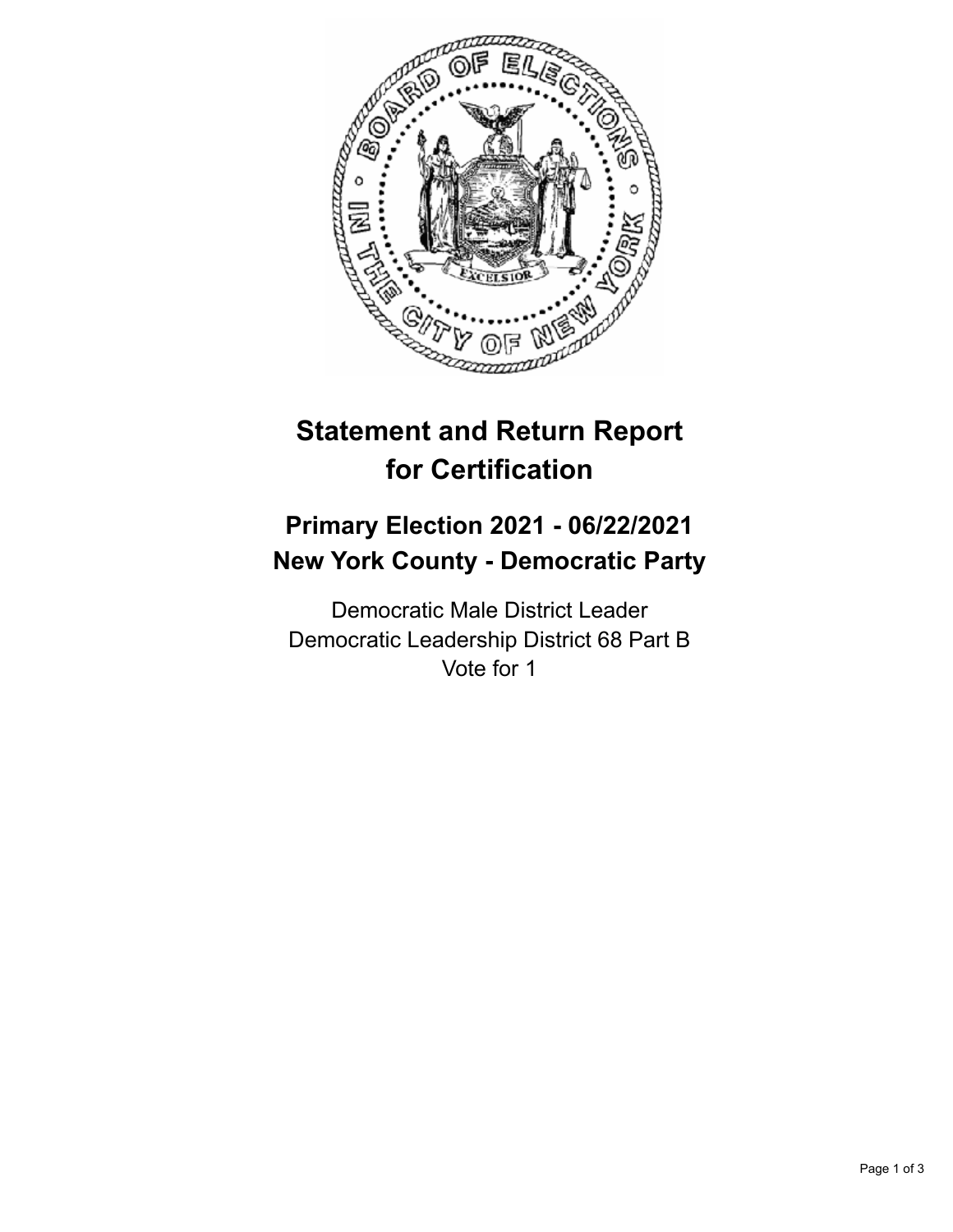

## **Assembly District 68**

| <b>PUBLIC COUNTER</b>                                    | 3,413          |
|----------------------------------------------------------|----------------|
| <b>MANUALLY COUNTED EMERGENCY</b>                        | $\mathbf{0}$   |
| <b>ABSENTEE / MILITARY</b>                               | 254            |
| <b>AFFIDAVIT</b>                                         | 63             |
| <b>Total Ballots</b>                                     | 3,730          |
| Less - Inapplicable Federal/Special Presidential Ballots | 0              |
| <b>Total Applicable Ballots</b>                          | 3,730          |
| <b>HARRY RODRIGUEZ</b>                                   | 1,477          |
| <b>MANUEL ONATIVIA</b>                                   | 688            |
| <b>KELMY RODRIQUEZ</b>                                   | 589            |
| ALEJANDRO MEJIA (WRITE-IN)                               | 1              |
| ANDREW PADILLA (WRITE-IN)                                | $\overline{c}$ |
| CORDELL CLEARE (WRITE-IN)                                | 1              |
| CURTIS SLIWA (WRITE-IN)                                  | 1              |
| DANEIL SYLERRP (WRITE-IN)                                | 1              |
| FARLEY GULSTOY (WRITE-IN)                                | 1              |
| <b>ISAAC WRIGHT (WRITE-IN)</b>                           | 1              |
| JOHN RUIZ (WRITE-IN)                                     | 1              |
| KEITH LILLY (WRITE-IN)                                   | 1              |
| PAPERBOY LOVE PRINCE (WRITE-IN)                          | 1              |
| SHAUN ABREU (WRITE-IN)                                   | 1              |
| UNATTRIBUTABLE WRITE-IN (WRITE-IN)                       | $\overline{7}$ |
| XAVIER SANTIAGO (WRITE-IN)                               | 1              |
| <b>Total Votes</b>                                       | 2,774          |
| Unrecorded                                               | 956            |